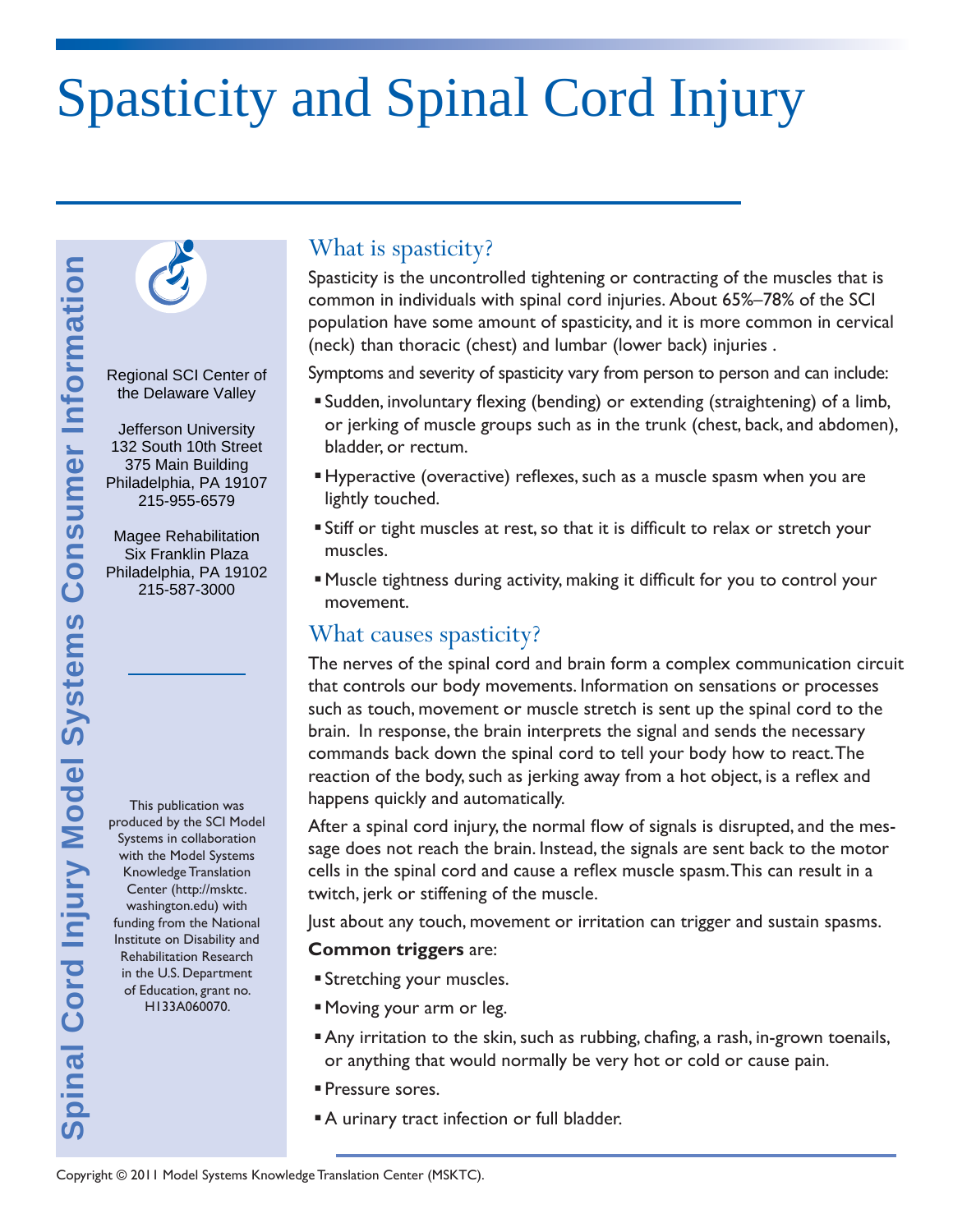- 
- **Constipation or large hemorrhoids.**
- **Fracture or other injury to the muscles, tendons** or bone below the level of spinal cord injury.
- **Tight clothing, wraps or binders.**

Spasticity can be irritating, inconvenient or even limit your ability to go through your day.

# What are the benefits of spasticity in SCI?

**Spasticity can be irritative spinal Cord Injury** cord What are the benin SCI?<br> **Spasticity is not always does not always incedit spasticity can help with standing or transferring fingers to bend can help irrolem that you** Spasticity is not always harmful or bothersome and does not always need to be treated. Sometimes spasticity can help with functional activities such as standing or transferring. Spasticity that causes your fingers to bend can help you grip objects. Spasticity can also be a signal that you have a medical problem that you might not know about otherwise, such as a urinary tract infection, fracture, or pressure sore.

## What problems are caused by spasticity?

- Spasticity can be painful.
- Spasticity can result in loss of range of motion in your joints (contractures).
- Severe spasms can make it difficult for you to drive or transfer safely, or to stay properly seated in your wheelchair.
- Spasticity in your chest muscles may make it difficult to take a deep breath.
- **Strong spasms in the trunk or legs can cause you** to fall out of your wheelchair when you change position, transfer, or ride over uneven surfaces.
- Repeated muscle spasms at night can cause you to sleep poorly and be tired during the day.
- **Spasms can cause rubbing that leads to skin** breakdown.
- Spasticity can make movement harder to control, so that activities such as feeding yourself may be more difficult.

# Managing spasticity after SCI

First, practice healthy behaviors and good self-care that will help you avoid problems that can increase spasticity, such as urinary tract infections and skin breakdown. Check to see if any of the common triggers listed above may be causing the problem.

## Physical treatments

The following treatments will help to maintain flexibility and therefore reduce spasticity and the risk for permanent joint contracture:

- Regular stretching (range-of-motion) exercises twice daily will help maintain flexibility and temporarily reduce muscle tightness.
- Weight-bearing or standing with support, such as using a standing frame or other supportive devices, will help stretch muscles.
- **Splints, braces, or progressive casting into the** desired position provides continuous muscle stretching that helps to maintain flexibility and a position that does not trigger a spasm.
- Careful use of hot or cold packs. When used in body areas that have partial sensation, check skin tolerance frequently as it may result in a burn if too hot and frostbite if too cold. Avoid the use of hot packs over areas without sensation.

## **Medications**

When physical measures are not enough to control spasticity, medications may be needed.

#### **Oral medications**

If spasticity involves large areas of your body, your doctor may prescribe one or more of the following medications:

- Baclofen
- Benzodiazepines (muscle relaxants) such as diazepam, clonazepam
- Dantrolene
- Tizanidine

The effectiveness of these medications varies with each person. Because these medications can have side effects such as fatigue or drowsiness, weakness, nausea, or sometimes low blood pressure, your provider needs to monitor you closely.

#### **Nerve or motor point blocks**

If only part of your body has spasticity, anesthetic medications, alcohol, phenol or neurotoxins (such as strains of botulinum toxin) can be injected into the muscles that have spasticity. The medications rarely cause widespread side-effects. The benefits of the injections are only temporary, however, so injections must be repeated a few times a year. These injections can be used alone or in combination with oral spasticity medications.